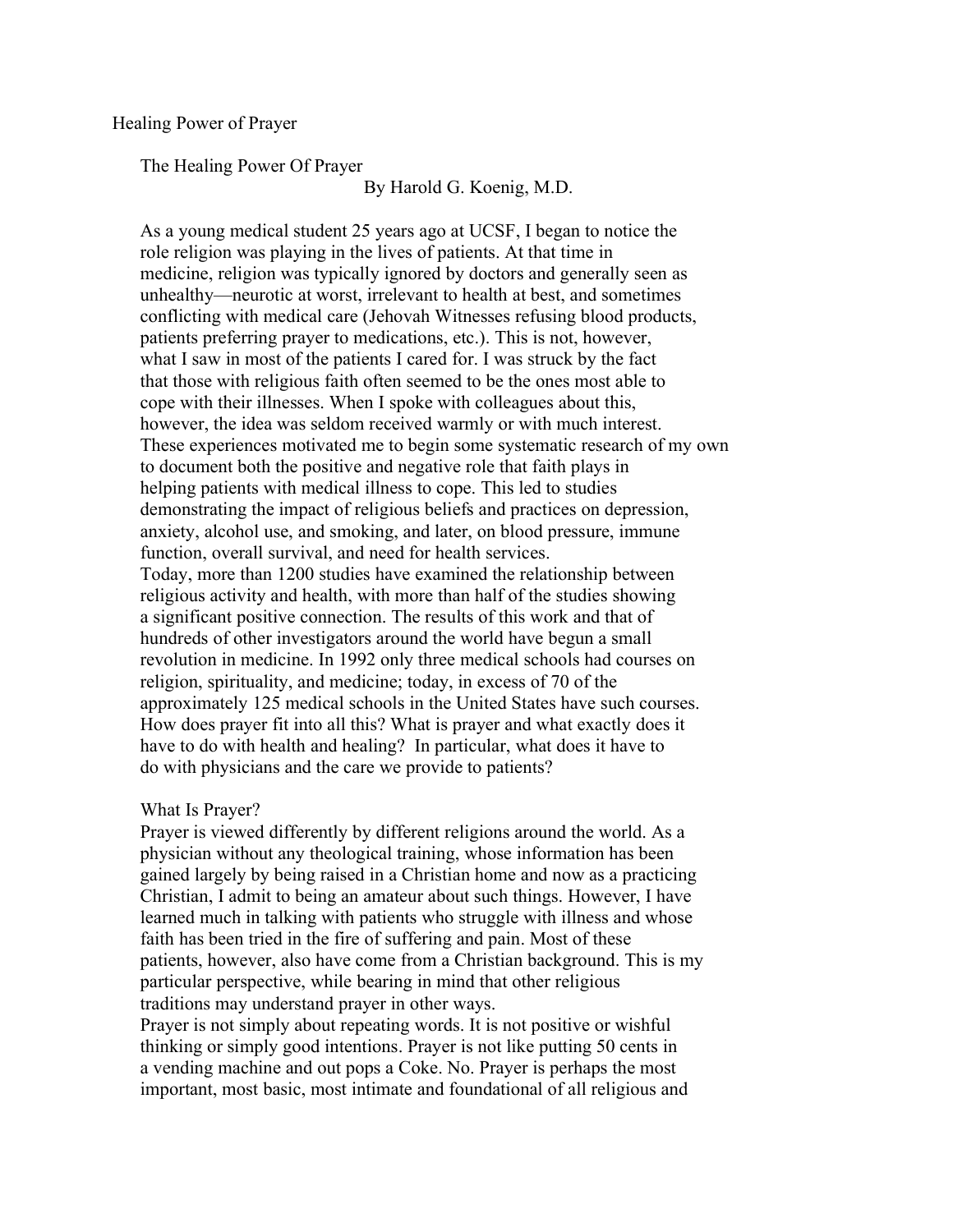spiritual activities. In essence, prayer involves communication with God on a personal level.

 What Exactly Does Prayer Do That Results in Healing? Prayer brings the person closer to God. As with all relationships, communication is what leads to real love, which casts out fear, displaces worry, and reduces stress. Prayer changes us. It changes our outlook on problems and situations and gives us insight into forgiving others and receiving forgiveness ourselves.

 Prayer allows the body to heal naturally. By counteracting stress and promoting positive emotions, prayer frees the body's natural healing processes. It releases the immune, hormonal, and cardiovascular systems to heal disease, illness, or injury. It is these mind-body mechanisms that scientists are seeking to better understand. Within the past year there has been an explosion of research documenting the negative effects of depression, psychological stress, and social isolation on immune function, coronary artery disease, cancer survival, and other disease outcomes. For those with faith, prayer makes the supernatural possible. These are things researchers cannot understand and may not be able to study or explain with the natural and limited tools of science.

## What Does This Mean for Physicians?

 Healing, as I use it here, involves physical healing, but also more than that. Healing may involve the healing of emotions, inner feelings, and relationships that may be even more important than physical healing. I encourage all physicians to take a spiritual history of patients with serious or chronic medical illnesses that challenge their coping abilities. Find out what role patients' faith and prayer play in helping them to cope (or in hindering it). If spiritual needs are detected, physicians should refer patients to chaplains or other pastoral care professionals.

## Should a Physician Ever Pray With a Patient?

 This is a controversial topic. Sometimes, a brief prayer between doctor and patient can bring great comfort to the patient, may enhance the doctor-patient relationship, and may even impact medical outcomes. At other times, a physician-initiated prayer can make the patient feel uncomfortable, coerced, and may actually increase stress and impair the doctor-patient relationship. There have even been lawsuits brought against physicians for such activity.

 For this reason I suggest that physicians never engage patients in prayer without first taking a religious or spiritual history. If the patient is clearly religious, if prayer is important to him or her in coping, and if the physician is from the same religious background as the patient, then the physician may say something like, "Should you ever wish someone to pray with you, I'm open to doing that. Just let me know." This avoids